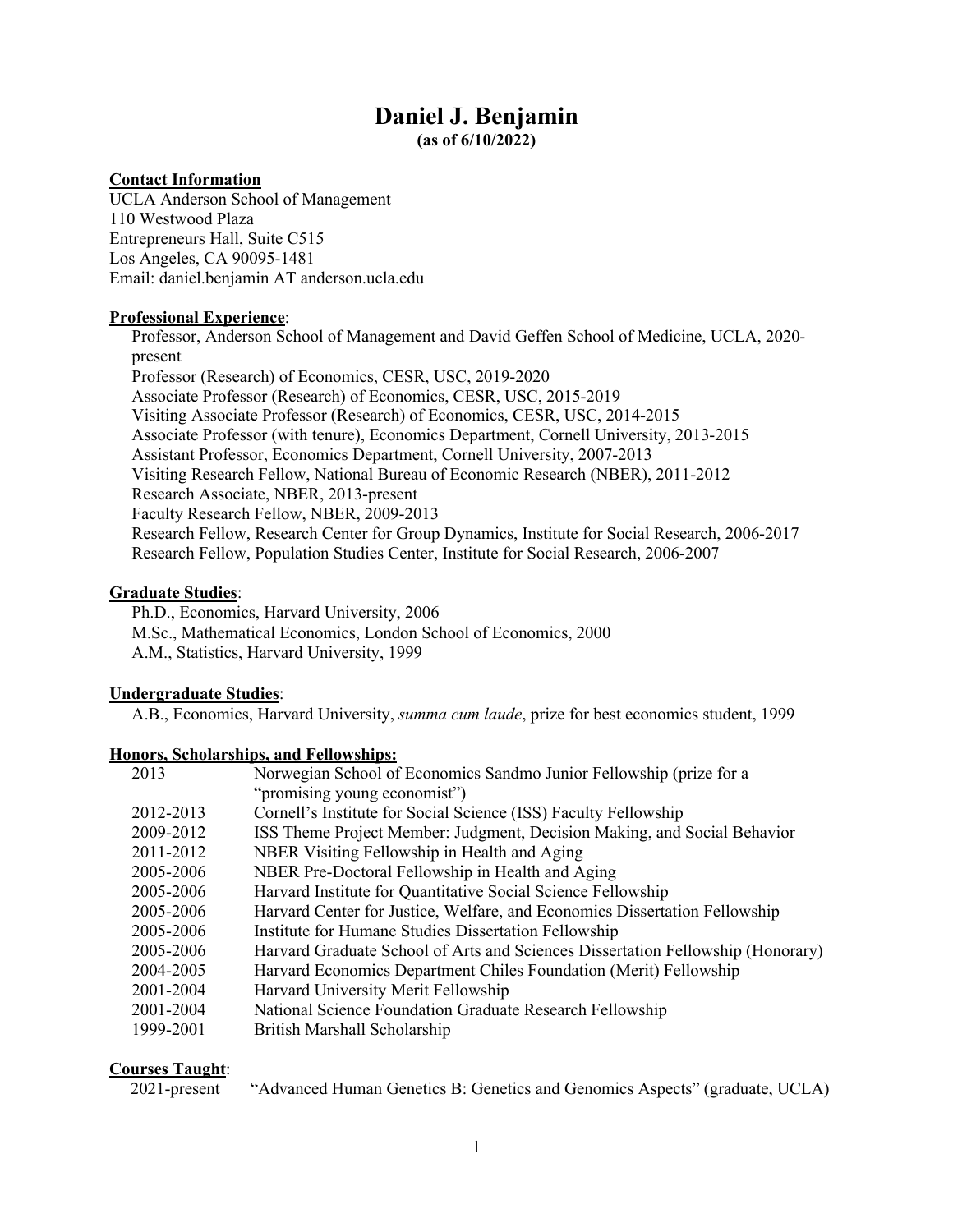| 2020-present    | Guest lecturer: "Behavioral Decision Making Proseminar" (graduate, UCLA Anderson        |
|-----------------|-----------------------------------------------------------------------------------------|
|                 | School of Management)                                                                   |
| 2021            | Guest lecturer: "Behavioral Economics and Current Events" (community learning,          |
|                 | Santa Monica College Emeritus Program)                                                  |
| 2021            | Guest lecturer: "Errors in Statistical Reasoning" (graduate, CUSO Behavioral and        |
|                 | <b>Experimental Economics Graduate School)</b>                                          |
| 2020-2021       | Guest lecturer: "Behavior Genetics" (undergraduate, USC)                                |
| 2019            | Mini-course: "Genoeconomics" (graduate, Aarhus University, August)                      |
| 2019            | Guest lecturer: "Behavioral Economics" (graduate, Harvard), "Cognitive Foundations      |
|                 | of Financial Decision Making" (graduate, USC Marshall), and "Experimental               |
|                 | Methods" (graduate, University of Michigan)                                             |
| $2016$ -present | Co-organizer: "RSF Summer Institute in Social-Science Genomics" (graduate)              |
| 2017-present    | Instructor: "Research Transparency and Reproducibility Training" (graduate, Berkeley    |
|                 | Institute for Transparency in the Social Sciences)                                      |
| 2018            | Master class: "Integrating Genetics and the Social Sciences" (graduate, Understanding   |
|                 | Society, London, UK)                                                                    |
| 2017            | Mini-course: "Introduction to Genoeconomics" (graduate, Hebrew University)              |
| 2016            | Guest lecturer: "Cost-Benefit Analysis" (graduate, Claremont Graduate University)       |
| 2015            | Guest lecturer: "Genoeconomics" (graduate, Tinbergen Institute)                         |
| 2010-2013       | Economics 7585, "Behavioral Economics II" (graduate, Cornell University)                |
| 2008-2013       | Economics 3010, "Accelerated Microeconomics" (undergraduate, Cornell University)        |
| 2009            | Economics 7850, "3 <sup>rd</sup> -Year Research Seminar" (graduate, Cornell University) |
|                 |                                                                                         |

Graduate Training Workshop Organizer:

Co-Organizer, Russell Sage Foundation Summer Institute in Social-Science Genomics June 2019 (Santa Barbara, CA) June 2017 (Santa Barbara, CA) June 2016 (New Brunswick, NJ)

Other Graduate Training Programs:

| 2019:      | UCLA Computational Genetics Summer Institute |
|------------|----------------------------------------------|
| 2013-2020: | RAND Summer Institute                        |

### **Publications in Behavioral Economics:**

- Benjamin, Daniel J., David I. Laibson, Walter Mischel, Philip K. Peake, Yuichi Shoda, Alexandra Steiny, and Nicole L. Wilson (2020). "Predicting Mid-Life Capital Formation with Pre-School Delay of Gratification and Life-Course Measures of Self-Regulation." *Journal of Economic Behavior and Organization*, 179, 743–756. Special issue on "Understanding Cognition and Decision Making by Children."
- Beauchamp, Jonathan P., Daniel J. Benjamin, Christopher F. Chabris, and David I. Laibson (2020). "Measuring and Controlling for the Compromise Effect When Estimating Risk Preference Parameters." *Experimental Economics*, 23(4), 1069–1099.
- Benjamin, Daniel J., Kristen Cooper, Ori Heffetz, and Miles S. Kimball (2020). "Self-reported wellbeing indicators are a valuable complement to traditional economic indicators but aren't yet ready to compete with them." *Behavioural Public Policy*, 4(2), 198–209. Special issue "On Happiness Being the Goal of Government."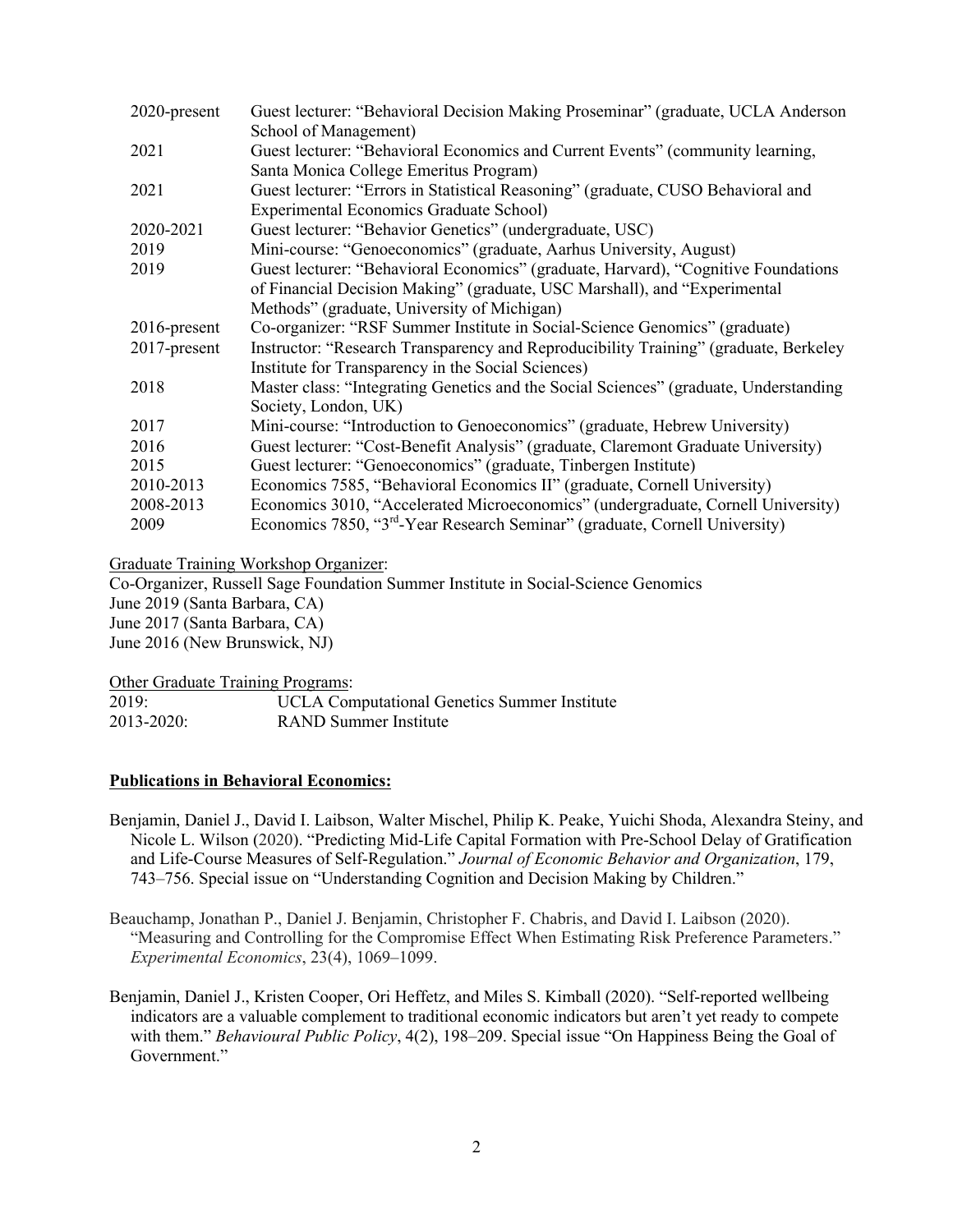- Aczel, Balazs, Barnabas Szaszi, Alexandra Sarafoglou, Zoltan Kekecs, Šimon Kucharský, Daniel J. Benjamin, …, Eric-Jan Wagenmakers (2020). "A consensus-based transparency checklist." *Nature Human Behaviour*, 4, 4–6.
- Benjamin, Daniel J., Kristen Cooper, Ori Heffetz, and Miles S. Kimball (2019). "A Well-Being Snapshot in a Changing World." *American Economic Review (Papers and Proceedings)*, 109: 344–49.
- Benjamin, Daniel J., and James O. Berger (2019). "Three Recommendations for Improving the Use of *p*-Values." *The American Statistician*, 73:sup1, 186-191. Special issue on "Statistical Inference in the 21st Century: A World Beyond  $p < 0.05$ ."
- Benjamin, Daniel J. (2019). "Errors in Probabilistic Reasoning and Judgmental Biases." Chapter for the *Handbook of Behavioral Economics* (edited by Doug Bernheim, Stefano DellaVigna, and David Laibson). Elsevier Press.
- Chabris, Christopher F., Patrick R. Heck, Jaclyn Mandart, Daniel J. Benjamin, and Daniel J. Simons (2018). "No Evidence that Experiencing Physical Warmth Promotes Interpersonal Warmth." *Social Psychology*. Published online December 10. DOI: 10.1027/1864-9335/a000361
- Benjamin, Daniel J., James O. Berger, Magnus Johannesson, Brian Nosek, Eric-Jan Wagenmakers, ..., Valen Johnson (2018). "Redefine Statistical Significance." *Nature Human Behaviour*, 2(1): 6-10.
- Benjamin, Daniel J., Kristen Cooper, Ori Heffetz, and Miles S. Kimball (2017). "Challenges in Constructing a Survey-Based Well-Being Index." *American Economic Review (Papers and Proceedings)*, 107(5): 81– 85.
- Benjamin, Daniel J., Ori Heffetz, Miles S. Kimball, and Derek Lougee (2017). "The Relationship Between the Normalized Gradient Addition Mechanism and Quadratic Voting." *Public Choice*, 172 (1–2), 233–263. Invited paper for special issue on "Quadratic Voting and the Public Good."
- Benjamin, Daniel J., James J. Choi, and Geoffrey Fisher (2016). "Religious identity and economic behavior." *Review of Economics and Statistics*, 98(4), 617–637. Lead article.
- Benjamin, Daniel J., and James O. Berger (2016). "Comment: A simple alternative to *p*-values." *The American Statistician*. Published Online March 7. Invited comment on "The American Statistical Association Statement on Statistical Significance and *p*-values."
- Bayarri, M.J., Daniel J. Benjamin, James O. Berger, and Thomas M. Sellke (2016). "Rejection Odds and Rejection Ratios: A Proposal for Statistical Practice in Testing Hypotheses." *Journal of Mathematical Psychology*, 72, 90–103. Invited paper for special issue on "Bayesian hypothesis testing."
- Benjamin, Daniel J., Matthew Rabin, and Collin Raymond (2016). "A Model of Non-Belief in the Law of Large Numbers." *Journal of the European Economics Association*, 14(2), 515–544.
- Benjamin, Daniel J. (2015). "A Theory of Fairness in Labor Markets." *Japanese Economic Review*, 66(2), 182–225. Invited paper for special issue on "Normative Economics from the Traditional and Nontraditional Views."
- Benjamin, Daniel J. (2015). "Distributional Preferences, Reciprocity-Like Behavior, and Efficiency in Bilateral Exchange." *American Economic Journal: Microeconomics*, 7(1), 70–98.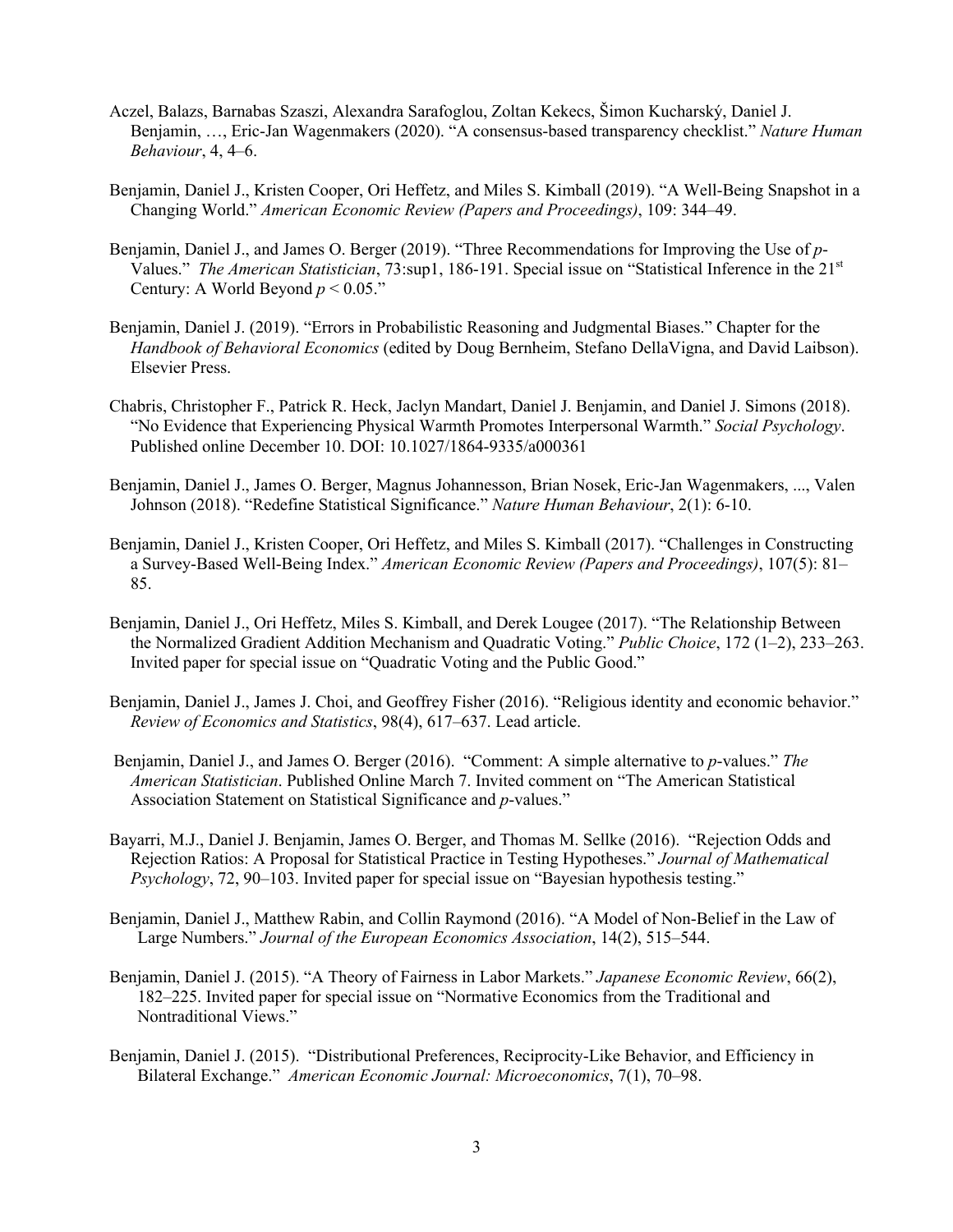- Benjamin, Daniel J., Ori Heffetz, Miles S. Kimball, and Alex Rees-Jones (2014). "Can Marginal Rates of Substitution Be Inferred From Happiness Data? Evidence from Residency Choices." *American Economic Review*, 104(11), 3498–3528.
- Benjamin, Daniel J., Ori Heffetz, Miles S. Kimball, and Nichole Szembrot (2014). "Beyond Happiness and Satisfaction: Toward Well-Being Indices Based on Stated Preference." *American Economic Review*, 104(9), 2698–2735.
- Benjamin, Daniel J., Sebastian A. Brown, and Jesse M. Shapiro (2013). "Who is Behavioral? Cognitive Ability and Anomalous Preferences." *Journal of the European Economics Association*, 11(6), 1231– 1255. Lead article.
- Benjamin, Daniel J., Ori Heffetz, Miles S. Kimball, and Nichole Szembrot (2013). "Aggregating Local Preferences to Guide Marginal Policy Adjustments." *American Economic Review (Papers and Proceedings)*, 103(3), 605–610.
- Benjamin, Daniel J., Ori Heffetz, Miles S. Kimball, and Alex Rees-Jones (2012). "What Do You Think Would Make You Happier? What Do You Think You Would Choose?" *American Economic Review*, 102(5), 2083–2110.
- Benjamin, Daniel J., James J. Choi, and A. Joshua Strickland (2010). "Social identity and preferences."  *American Economic Review*, 100(4), 1913–1928.
- Benjamin, Daniel J., and Jesse M. Shapiro (2009). "Thin-slice forecasts of gubernatorial elections." *Review of Economics and Statistics*, 91(3), 523–536.
- Benjamin, Daniel J. (2003). "Do 401(k)s Increase Saving? Evidence From Propensity Score Subclassification," *Journal of Public Economics*, 87(5-6), 1259–90.
- Rind, Bruce, and Daniel J. Benjamin (1994). "Effects of Public Image Concerns and Self-Image on Compliance," *Journal of Social Psychology*, 134(1), 19–25.

### **Publications in Genoeconomics (major author):**

- Young, Alexander I., Seyed Moeen Nehzati, Chanwook Lee, Stefania Benonisdottir, David Cesarini, Daniel J. Benjamin, Patrick Turley, and Augustine Kong (2022). "Mendelian Imputation of Parental Genotypes for Genome-Wide Estimation of Direct and Indirect Genetic Effects." *Nature Genetics*. Published online June 9, 2022.
- Howe, Laurence J., Michel G. Nivard, Tim T. Morris, …, Philipp D. Koellinger, Jaakko Kaprio, Sarah E. Medland, Robin G. Walters, Daniel J. Benjamin, Patrick Turley, David M. Evans, George Davey Smith, Caroline Hayward, Ben Brumpton, Gibran Hemani, and Neil M. Davies (2022). "Within-sibship genomewide association analyses decrease bias in estimates of direct genetic effects." *Nature Genetics*. Published online May 9, 2022.
- Okbay, Aysu, Yeda Wu, Nancy Wang, Hariharan Jayashankar, Michael Bennett, Seyed Moeen Nehzati, Julia Sidorenko, Hyeokmoon Kweon, ..., Augustine Kong, Loic Yengo, David Cesarini, Patrick Turley, Peter M. Visscher, Jonathan P. Beauchamp, Daniel J. Benjamin, and Alexander Young (2022). "Polygenic prediction of educational attainment within and between families from genome-wide association analyses in 3 million individuals." *Nature Genetics*, 54, 437–449. Published online March 31, 2022.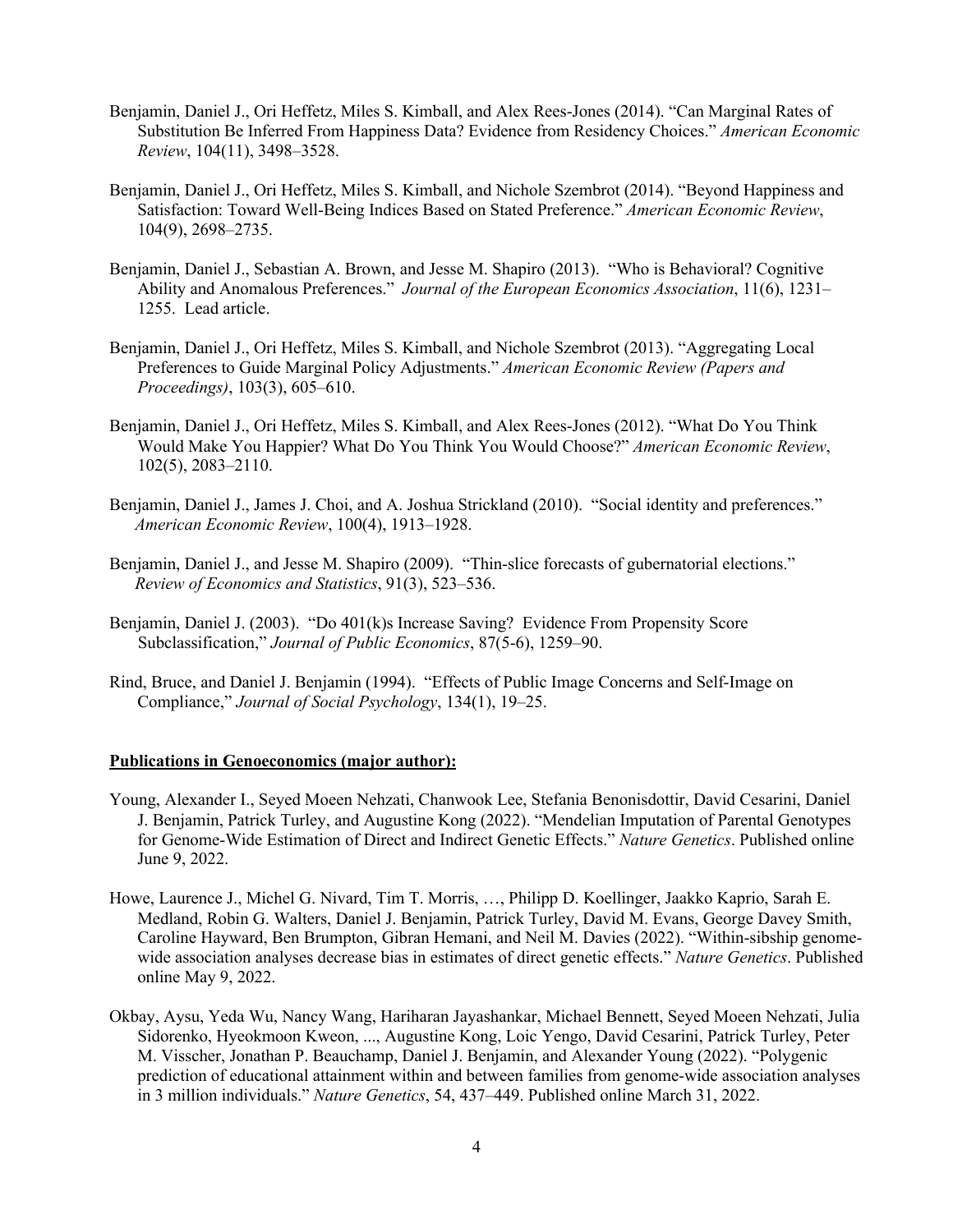- Turley, Patrick, Michelle N. Meyer, Nancy Wang, David Cesarini, Evelynn Hammonds, Alicia R. Martin, Ben M. Neale, Heidi L. Rehm, Louise Wilkins-Haug, Daniel J. Benjamin, Steven Hyman, David Laibson, Peter M. Visscher (2021). "Problems With Using Polygenic Scores to Select Embryos." *New England Journal of Medicine*, 385, 78-86. Published online July 1, 2021.
- Becker, Joel, Casper A.P. Burik, Grant Goldman, Nancy Wang, Hariharan Jayashankar, Michael Bennett, Daniel W. Belsky, Richard Karlsson Linnér, …, Alexander Young, Jonathan P. Beauchamp, Philipp D. Koellinger, Sven Oskarsson, Magnus Johannesson, Peter M. Visscher, Michelle N. Meyer, David Laibson, David Cesarini, Daniel J. Benjamin, Patrick Turley, Aysu Okbay (2021). "Resource Profile and User Guide of the Polygenic Index Repository." *Nature Human Behaviour*. Published online June 17.
- Meddens, S. Fleur W., Ronald de Vlaming, Peter Bowers, Casper A.P. Burik, Richard K. Linnér, Chanwook Lee, Aysu Okbay, Patrick Turley, …, Daniel J. Benjamin, Carson C. Chow, Philipp D. Koellinger (2020). "Genomic analysis of diet composition finds novel loci and associations with health and lifestyle." *Molecular Psychiatry*. Published online May 11.
- Linnér, Richard K., Pietro Biroli, Edward Kong, S. Fleur W. Meddens, Robbee Wedow, Mark Alan Fontana, Maël Lebreton, …, Jacob Gratten, James J. Lee, David Cesarini, Daniel J. Benjamin, Philipp Koellinger, Jonathan P. Beauchamp (2019). "Genome-wide study identifies 611 loci associated with risk tolerance and risky behaviors." *Nature Genetics*, 51(2), 245-257.
- Lee, James J., Robbee Wedow, Aysu Okbay, Edward Kong, Omeed Maghzian, Meghan Zacher, Tuan Anh Nguyen-Viet, Peter Bowers, ..., David I. Laibson, Jian Yang, Magnus Johannesson, Philipp D. Koellinger, Patrick Turley, Peter M. Visscher, Daniel J. Benjamin, and David Cesarini (2018). "Gene discovery and polygenic prediction from a genome-wide association study of educational attainment in 1.1 million individuals." *Nature Genetics*, 50, 1112–1121.
- Turley, Patrick, Raymond K. Walters, Omeed Maghzian, Aysu Okbay, James J. Lee, Mark Alan Fontana, Tuan Anh Nguyen-Viet, Nicholas A. Furlotte, 23andMe Research Team, Social Science Genetic Association Consortium, Patrik Magnusson, Sven Oskarsson, Magnus Johannesson, Peter M. Visscher, David Laibson, David Cesarini, Benjamin Neale, and Daniel J. Benjamin (2018). "Multi-trait analysis of genome-wide association summary statistics using MTAG." *Nature Genetics*, 50, 229–237.
- Linnér, Richard K., Riccardo E. Marioni, Cornelius A. Rietveld, …, George Davey Smith, Ian J. Deary, Philipp D. Koellinger, Daniel J. Benjamin (2017). "An epigenome-wide association study meta-analysis of educational attainment." *Molecular Psychiatry*, 22: 1680-1690. Published online October 31.
- Barban, Nicola, Rick Jansen, Ronald de Vlaming, Ahmad Vaez, Jornt Mandemakers, Felix C. Tropf, Xia Shen, James F. Wilson, ..., James J. Lee, Daniel J. Benjamin, David Cesarini, Philipp D. Koellinger, Marcel den Hoed, Harold Snieder, and Melinda C. Mills (2016). "Genome-wide analysis identifies 12 loci influencing human reproductive behavior." *Nature Genetics*, 48, 1462–1472.
- Okbay, Aysu, Bart M.L. Baselmans, Jan-Emmanuel De Neve, Patrick Turley, Michel G. Nivard, Mark Alan Fontana, S. Fleur W. Meddens, Richard Karlsson Linnér, Cornelius A. Rietveld, Jaime Derringer, Jacob Gratten, James J. Lee, Jimmy Z. Liu, Ronald de Vlaming, …, Jian Yang, Dalton C. Conley, George Davey Smith, Albert Hofman, Magnus Johannesson, David I. Laibson, Sarah E. Medland, Michelle N. Meyer, Joseph K. Pickrell, Tõnu Esko, Robert F. Krueger, Jonathan P. Beauchamp, Philipp D. Koellinger, Daniel J. Benjamin, Meike Bartels, and David Cesarini (2016). "Genetic variants associated with subjective well-being, depressive symptoms and neuroticism identified through genome-wide analyses." *Nature Genetics*, 48, 624–633.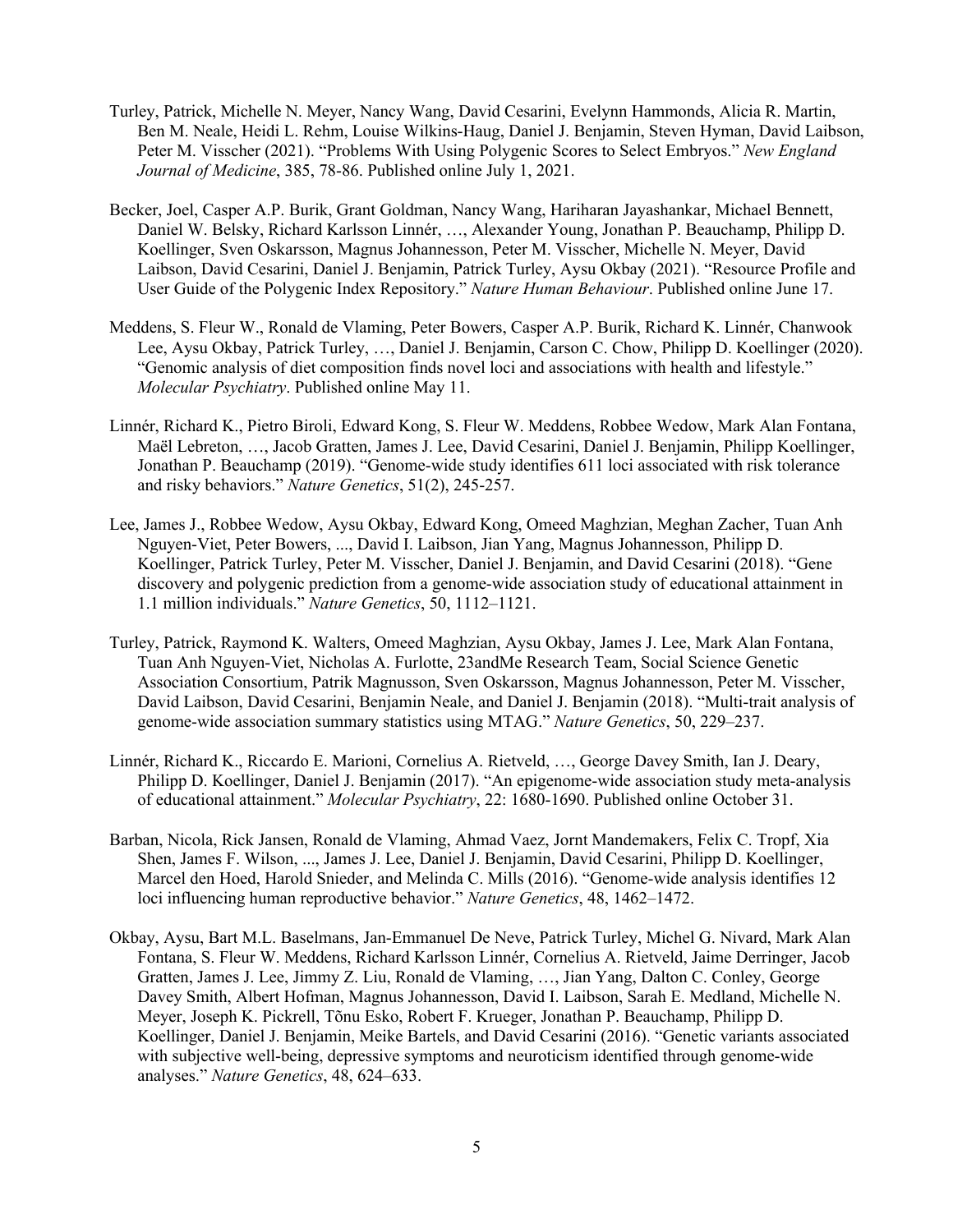- Okbay, Aysu, Jonathan P. Beauchamp, Mark A. Fontana, James J. Lee, Tune H. Pers, Cornelius A. Rietveld, Patrick Turley, Guo-Bo Chen, Valur Emilsson, S. Fleur W. Meddens, Sven Oskarsson, Joseph K. Pickrell, Kevin Thom, Pascal Timshel, Ronald de Vlaming, …, Jian Yang, Magnus Johannesson, Peter M. Visscher, Tõnu Esko, Philipp D. Koellinger, David Cesarini, and Daniel J. Benjamin (2016). "Genome-wide association study identifies 74 loci associated with educational attainment." *Nature*, 533, 539–542.
- Chabris, Christopher F., James J. Lee, David Cesarini, Daniel J. Benjamin, and David Laibson (2015). "The Fourth Law of Behavior Genetics." *Current Directions in Psychological Science*, 24, 304–312.
- Rietveld, Cornelius A., Tõnu Esko, Gail Davies, Tune H. Pers, Patrick A. Turley, Beben Benyamin, Christopher F. Chabris, Valur Emilsson, Andrew D. Johnson, James J. Lee, Christiaan de Leeuw, Riccardo E. Marioni, Sarah E. Medland, Michael B. Miller, Olga Rostapshova, Sven J. Van der Lee, Anna A.E. Vinkhuyzen, Najaf Amin, Dalton Conley, Jaime Derringer, Cornelia M. van Duijn, Rudolf Fehrmann, Lude Franke, Edward L. Glaeser, Narelle K. Hansell, Caroline Hayward, William G. Iacono, Carla A. Ibrahim-Verbaas, Vincent Jaddoe, Juha Karjalainen, David Laibson, Paul Lichtenstein, David C. Liewald, Patrik K.E. Magnusson, Nicholas G. Martin, Matt McGue, George McMahon, Nancy L. Pedersen, Steven Pinker, David J. Porteous, Danielle Posthuma, Fernando Rivadeneira, Blair H. Smith, John M. Starr, Henning Tiemeier, Nicholas J. Timpson, Maciej Trzaskowski, André G. Uitterlinden, Frank C. Verhulst, Mary E. Ward, Margaret J. Wright, George Davey Smith, Ian J. Deary, Magnus Johannesson, Robert Plomin, Peter M. Visscher, Daniel J. Benjamin, David Cesarini, and Philipp D. Koellinger (2014). "Common Genetic Variants Associated with Cognitive Performance Identified Using Proxy-Phenotype Method." *Proceedings of the National Academy of Sciences*, 111(38), 13790–4*.* Published Online September 8. Doi: 10.1073/pnas.1404623111
- Rietveld, Cornelius A., Dalton Conley, Nicholas Eriksson, Tõnu Esko, Sarah E. Medland, Anna A.E. Vinkhuyzen, Jian Yang, Jason D. Boardman, Christopher F. Chabris, Christopher T. Dawes, Benjamin W. Domingue, David A. Hinds, Magnus Johannesson, Amy K. Kiefer, David Laibson, Patrik K. E. Magnusson, Joanna L. Mountain, Sven Oskarsson, Olga Rostapshova, Alexander Teumer, Joyce Y. Tung, Peter M. Visscher, Daniel J. Benjamin, David Cesarini, Philipp D. Koellinger, and the Social Science Genetic Association Consortium (2014). "Replicability and Robustness of GWAS for Behavioral Traits." *Psychological Science*, 25(11), 1975–86. Published online October 6. Doi: 10.1177/0956797614545132
- Rietveld, Cornelius A., Sarah E. Medland, Jaime Derringer, Jian Yang, Tõnu Esko, Nicolas W. Martin, Harm-Jan Westra, Konstantin Shakhbazov, …, Dalton Conley, George Davey-Smith, Lude Franke, Patrick J. F. Groenen, Albert Hofman, Magnus Johannesson, Sharon L.R. Kardia, Robert F. Krueger, David Laibson, Nicholas G. Martin, Michelle N. Meyer, Danielle Posthuma, A. Roy Thurik, Nicholas J. Timpson, André G. Uitterlinden, Cornelia M. van Duijn, Peter M. Visscher, Daniel J. Benjamin, David Cesarini, and Philipp D. Koellinger (2013). "GWAS of 126,559 individuals identifies genetic variants associated with educational attainment." *Science*, 340(6139), 1467–71. Published Online May 30. DOI: 10.1126/science.1235488
- Chabris, Christopher F., James J. Lee, Daniel J. Benjamin, Jonathan P. Beauchamp, Edward L. Glaeser, Gregoire Borst, Steven Pinker, and David I. Laibson (2013). "Why Is It Hard to Find Genes that are Associated with Social Science Traits? Theoretical and Empirical Considerations." *American Journal of Public Health*, 103(S1), S152–S166.
- Rietveld, Cornelius A., David Cesarini, Daniel J. Benjamin, Philipp D. Koellinger, Jan-Emmanuel De Neve, Henning Tiemeier, Magnus Johannesson, Patrik K.E. Magnusson, Nancy L. Pedersen, Robert F. Krueger, and Meike Bartels (2013). "Molecular Genetics and Subjective Well-Being." *Proceedings of the National Academy of Sciences*, 110(24), 9692–9697. Doi: 10.1073/pnas.1222171110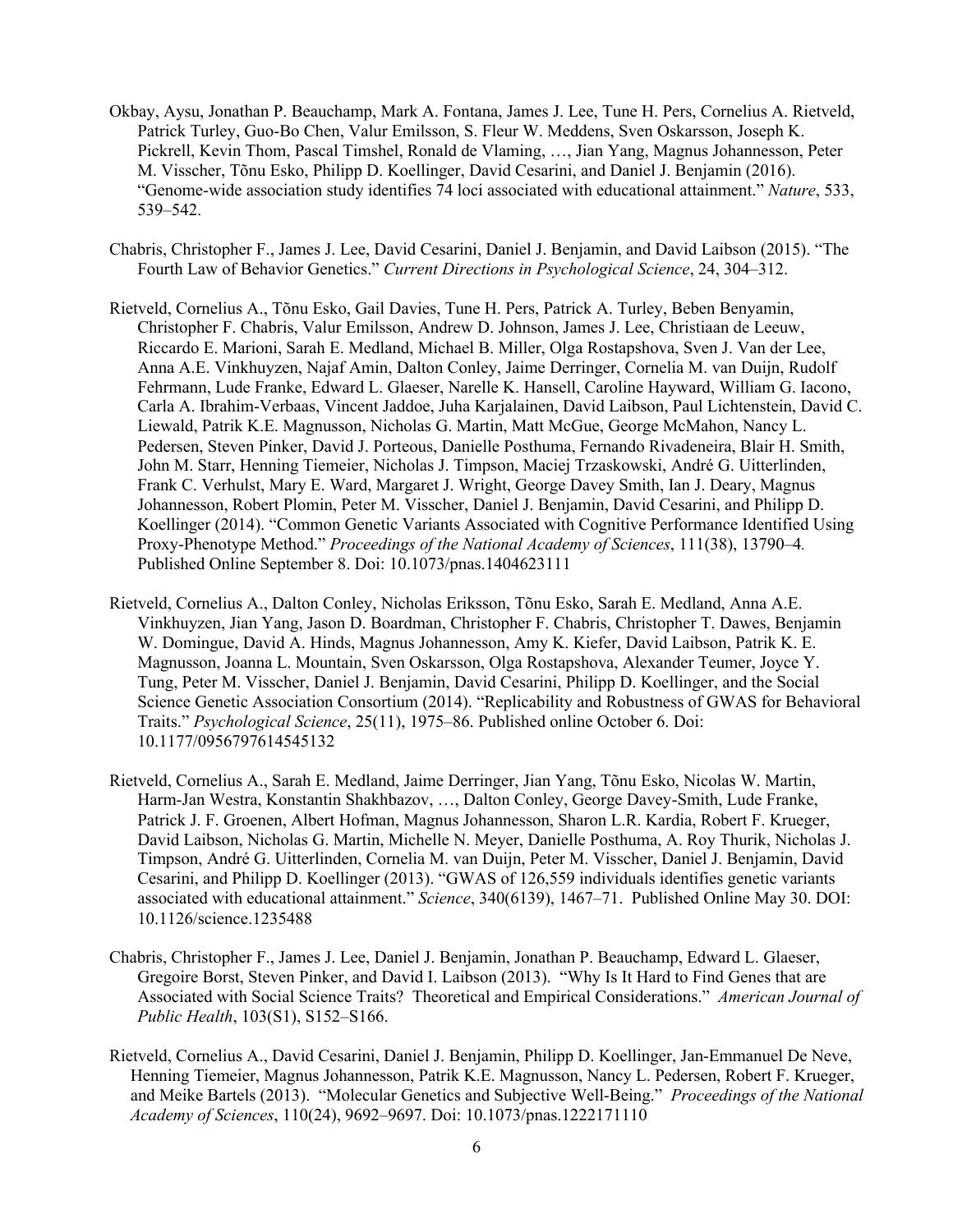- Chabris, Christopher F., Benjamin M. Hebert, Daniel J. Benjamin, Jonathan P. Beauchamp, David Cesarini, Matthijs J.H.M. van der Loos, Magnus Johannesson, Patrik K.E. Magnusson, Paul Lichtenstein, Craig S. Atwood, Jeremy Freese, Taissa S. Hauser, Robert M. Hauser, Nicholas A. Christakis, and David Laibson (2012). "Most Published Genetic Associations with General Cognitive Ability Are False Positives." *Psychological Science*, 23(11), 1314–1323.
- Benjamin, Daniel J., David Cesarini, Christopher F. Chabris, Edward L. Glaeser, David I. Laibson, Vilmundur Guðnason, Tamara B. Harris, Lenore J. Launer, Shaun Purcell, Albert Vernon Smith, Magnus Johannesson, Jonathan P. Beauchamp, Nicholas A. Christakis, Craig Atwood, Benjamin Hebert, Jeremy Freese, Robert M. Hauser, Taissa S. Hauser, Patrik Magnusson, Alexander Grankvist, Christina Hultman, and Paul Lichtenstein (2012). "The Promises and Pitfalls of Genoeconomics." *Annual Review of Economics*, 4, 627–662.
- Benjamin, Daniel J., David Cesarini, Matthijs J.H.M. van der Loos, Christopher T. Dawes, Philipp D. Koellinger, Patrik K.E. Magnusson, Christopher F. Chabris, Dalton Conley, David I. Laibson, Magnus Johannesson, and Peter M. Visscher (2012). "The Genetic Architecture of Economic and Political Preferences." *Proceedings of the National Academy of Sciences*, 109(21), 8026–8031.
- Benjamin, Daniel J., Christopher F. Chabris, Edward L. Glaeser, Vilmundur Gudnason, Tamara B. Harris, David I. Laibson, Lenore Launer, and Shaun Purcell (2007). "Genoeconomics." In Weinstein, Maxine, James W. Vaupel, and Kenneth W. Wachter (eds.), *Biosocial Surveys*. Washington, D.C.: The National Academies Press.

## **Publications in Genoeconomics (minor author):**

- Aczel, Balazs, Barnabas Szaszi, Gustav Nilsonne, Olmo Van den Akker, Casper J. Albers, Marcel A. L. M. van Assen, Jojanneke A. Bastiaansen, et al. 2021. "Consensus-based guidance for conducting and reporting multi-analyst studies." *eLife*, 10, e72185.
- Yengo, Loic, Matthew Robinson, Matthew Keller, Kathryn Kemper, Yuanhao Yang, Maciej Trzaskowski, Jacob Gratten, Patrick Turley, David Cesarini, Daniel Benjamin, Naomi Wray, Michael Goddard, Jian Yang, and Peter Visscher (2018). "Imprint of Assortative Mating on the Human Genome." *Nature Human Behaviour*, 2, 948–954.
- Marioni, Riccardo E, Stuart J. Ritchie, Peter K. Joshi, Saskia P. Hagenaars, Aysu Okbay, Krista Fischer, Mark J. Adams, W. David Hill, Gail Davies, Social Science Genetic Association Consortium, Reka Nagy, Carmen Amador, Kristi Läll, Andres Metspalu, David C. Liewald, Archie Campbell, James F. Wilson, Caroline Hayward, Tõnu Esko, David J. Porteous, Catharine R. Gale, and Ian J. Deary (2016). "Genetic variants linked to education predict longevity." *Proceedings of the National Academy of Sciences of the United States of America*, 113(47), 13366–13371. Doi: 10.1073/pnas.1605334113
- Joshi, Peter K., Tonu Esko, Hannele Mattsson, ..., James F. Wilson (2015). "Directional dominance on stature and cognition in diverse human populations." *Nature*, 523, 459–462.
- Peyrot, W.J., S. H. Lee, Y. Milaneschi, ..., Social Science Genetic Association Consortium (2015). "The association between lower educational attainment and depression owing to shared genetic effects? Results in ~25 000 subjects." *Molecular Psychiatry*, 20, 735–743.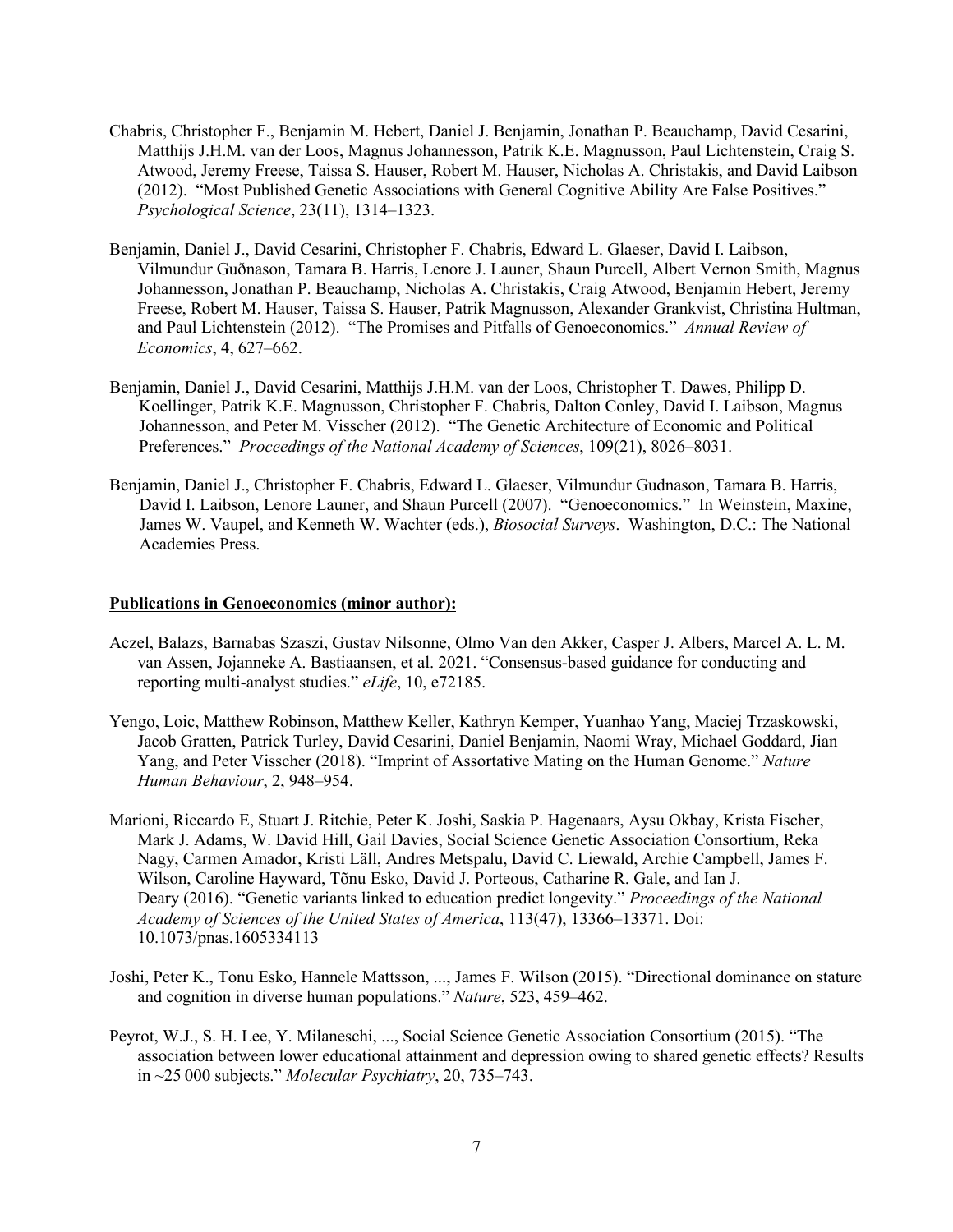- Power, Robert A., Stacy Steinberg, Gyda Bjornsdottir, ..., Kari Stefansson (2015). "Polygenic risk scores for schizophrenia and bipolar disorder predict creativity." *Nature Neuroscience*, 18, 953–955.
- Ward, Mary, George McMahon, Beate St Pourcain, David Evans, Cornelius Rietveld, Daniel Benjamin, Philipp Koellinger, David Cesarini, Social Science Genetic Association Consortium, George Davey Smith, and Nicholas John Timpson (2014). "Genetic variation associated with differential educational attainment in adults has anticipated associations with school performance in children." *PloS One*. July 17. DOI: 10.1371/journal.pone.0100248.
- Stephens, Sarah H., Sarah M. Hartz, Nicole R. Hoft, Nancy L. Saccone, Robin C. Corley, …, Victoria L. Stevens, Robert B.Weiss, Peter Kraft, Laura J. Bierut, and Marissa A. Ehringer (2013). "Distinct Loci in the CHRNA5/CHRNA3/CHRNB4 Gene Cluster Are Associated With Onset of Regular Smoking." *Genetic Epidemiology*, 37(8), 846–859.
- Van der Loos, Matthijs J.H.M., Cornelius A. Rietveld, Niina Eklund, Philipp D. Koellinger, David Cesarini, Fernando Rivadeneira, Gonçalo R. Abecasis, Georgina A. Ankra-Badu, Sebastian E. Baumeister, Daniel J. Benjamin, Reiner Biffar, Stefan Blankenberg, Dorret I. Boomsma, David Cesarini, …, A. Roy Thurik (2013). "The molecular genetic architecture of self-employment." *PloS ONE*, 8(4), e60542.

## **Research Papers in Progress:**

- Alipourfard, Nazanin, Beatrix Arendt, Daniel J. Benjamin, Noam Benkler, Michael M. Bishop, Mark Burstein, Martin Bush, et al. (2021). "Systematizing Confidence in Open Research and Evidence (SCORE)." *SocArXiv*, May 4.
- Turley, Patrick, Alicia R. Martin, Grant Goldman, Hui Li, Masahiro Kanai, Raymond K. Walters, Jonathan B. Jala, Kuang Lin, Iona Y. Millwood, Caitlin E. Carey, Duncan S. Palmer, Meghan Zacher, Elizabeth G. Atkinson, Zhengming Chen, Liming Li, Masato Akiyama, Yukinori Okada, Yoichiro Kamatani, Robin G. Walters, Shawneequa Callier, David Laibson, Michelle N. Meyer, David Cesarini, Mark Daly, Daniel J. Benjamin, and Benjamin M. Neale (2021). "Multi-Ancestry Meta-Analysis yields novel genetic discoveries and ancestry-specific associations." *bioRxiv*, April 24.
- Benjamin, Daniel J., Jakina Debnam Guzman, Marc Fleurbaey, Ori Heffetz, and Miles S. Kimball (2021). "What Do Happiness Data Mean? Theory and Survey Evidence." *NBER Working Paper* no. 28438, February.
- Benjamin, Daniel J., Mark Alan Fontana, and Miles S. Kimball (2020). "Reconsidering Risk Aversion." *NBER Working Paper* no. 28007, October.
- Benjamin, Daniel J., Don Moore, and Matthew Rabin (2017). "Biased Beliefs About Random Samples: Evidence from Two Integrated Experiments." University of Southern California mimeo, October.
- Benjamin, Daniel J., Gabriel Carroll, Ori Heffetz, and Miles S. Kimball (2014). "Aggregating Local Preferences To Guide Policy." University of Southern California and Cornell University mimeo, October.

## **Conference Papers and Other Publications:**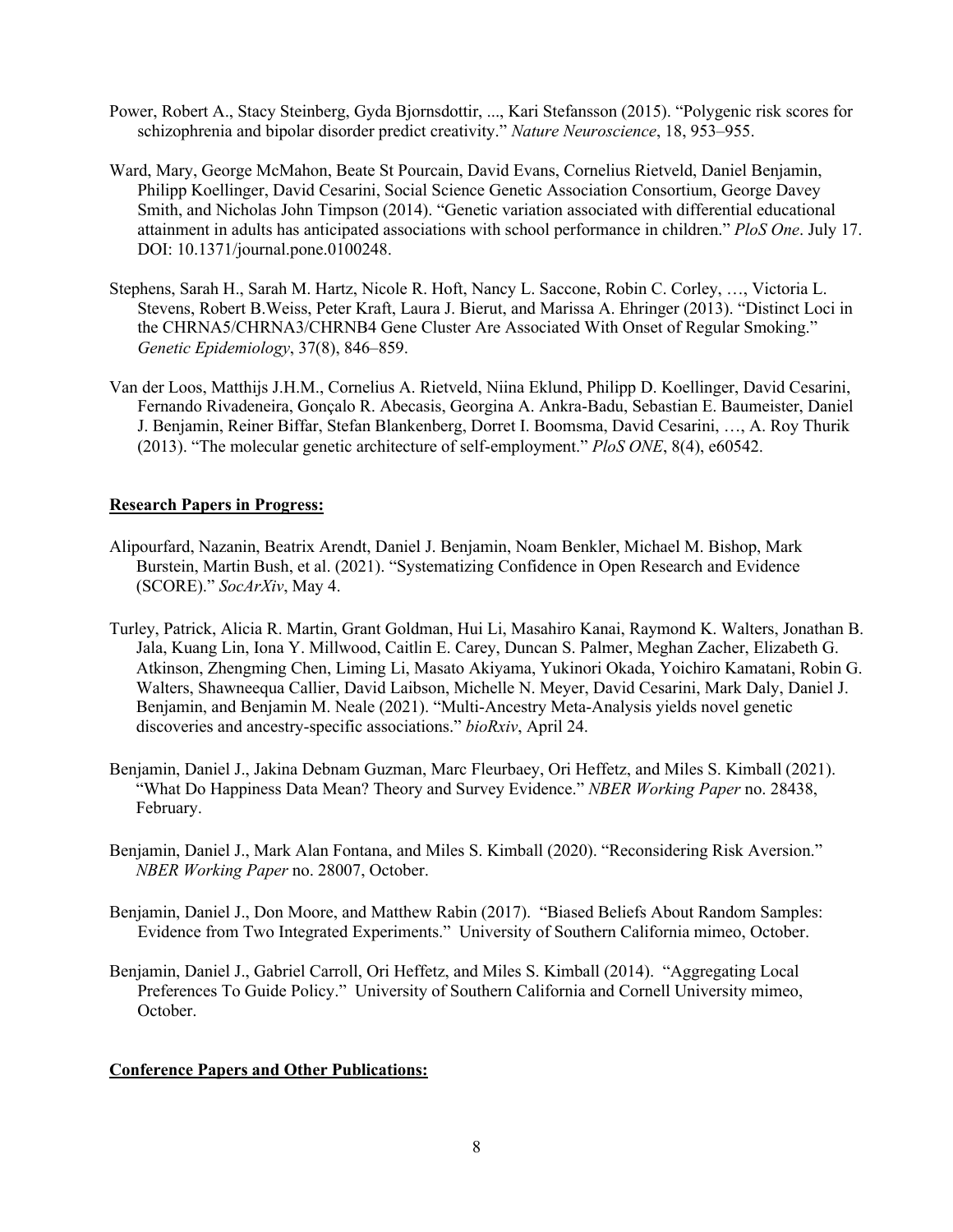- Benjamin, Daniel J., Kristen Cooper, Ori Heffetz, and Miles S. Kimball (2021). "Measuring the Essence of a Good Life." *Finance & Development* (International Monetary Fund), Winter.
- Benjamin, Daniel J. (2010). "White Paper for NSF Workshop on Genes, Cognition, and Social Behavior." Presented 28 June 2010.
- Benjamin, Daniel J., and Laibson, David I. (2003). "Good Policies for Bad Governments: Behavioral Political Economy." Presented at the Federal Reserve Bank of Boston's Conference on How Humans Behave: Implications for Economics and Economic Policy, Cape Cod, 10 June 2003.
- Chabris, Christopher F., Daniel J. Benjamin, and Daniel Simons. (1998). "How well do chess masters remember famous chess positions? Implications for theories of spatial expertise." Presented at the Workshop on Object Perception and Memory, Dallas, 19 November 1998.

#### **Book Reviews:**

### **Research Grants:**

| 2021      | Russell Sage Foundation, "Summer Institute in Social-Science Genomics" (PI)     |
|-----------|---------------------------------------------------------------------------------|
| 2019-2024 | National Institutes on Aging / National Institutes of Health, R24 Resource-     |
|           | Related                                                                         |
|           | Research Project, "Infrastructure and Core Activities of the Social Science     |
|           | Genetic                                                                         |
|           | Association Consortium" (PI)                                                    |
| 2019-2022 | Open Philanthropy Project, "Social Science Genetic Association Consortium"      |
|           | (PI)                                                                            |
| 2019      | Russell Sage Foundation, "Summer Institute in Social-Science Genomics" (PI)     |
| 2018-2019 | National Institutes on Aging / National Institutes of Health, R56 High Priority |
|           | Award,                                                                          |
|           | "Genome-Wide Analyses of Health and Well-Being Phenotypes" (PI)                 |
| 2016-2019 | Open Philanthropy Project, "Social Science Genetic Association Consortium"      |
|           | (PI)                                                                            |
| 2017-2018 | National Institutes on Aging / National Institutes of Health, R01 Supplement,   |
|           | "Analysis of Genome-Wide Data in the Health and Retirement Study" (PI)          |
| 2016-2017 | National Institutes on Aging / National Institutes of Health, R01 Supplement,   |
|           | "Analysis of Genome-Wide Data in the Health and Retirement Study" (PI)          |
| 2016-2021 | National Institutes on Aging / National Institutes of Health, R01 Grant,        |
|           | "Using Subjective Well-Being Data to Monitor Changes in Health and Well-        |
|           | Being" (PI)                                                                     |
| 2017      | Russell Sage Foundation, "Summer Institute in Social-Science Genomics" (PI)     |
| 2016      | Russell Sage Foundation, "Summer Institute in Social-Science Genomics" (PI)     |
| 2015-2018 | National Institutes on Aging / National Institutes of Health, R01 Grant,        |
|           | "Analysis of Genome-Wide Data in the Health and Retirement Study" (PI)          |
| 2014-2019 | Swedish Research Council, "Genoeconomics" (Co-Investigator)                     |
| 2012-2014 | Ragnar Söderberg Foundation, "Genoeconomics" (Co-Investigator)                  |
| 2011-2016 | National Institutes on Aging / National Institutes of Health, R01 Grant,        |
|           |                                                                                 |

Review of *Free Market Madness: Why Human Nature Is at Odds with Economics---And Why It Matters* by Peter A. Ubel (2009). *Journal of Economic Literature*, 67, 29–31.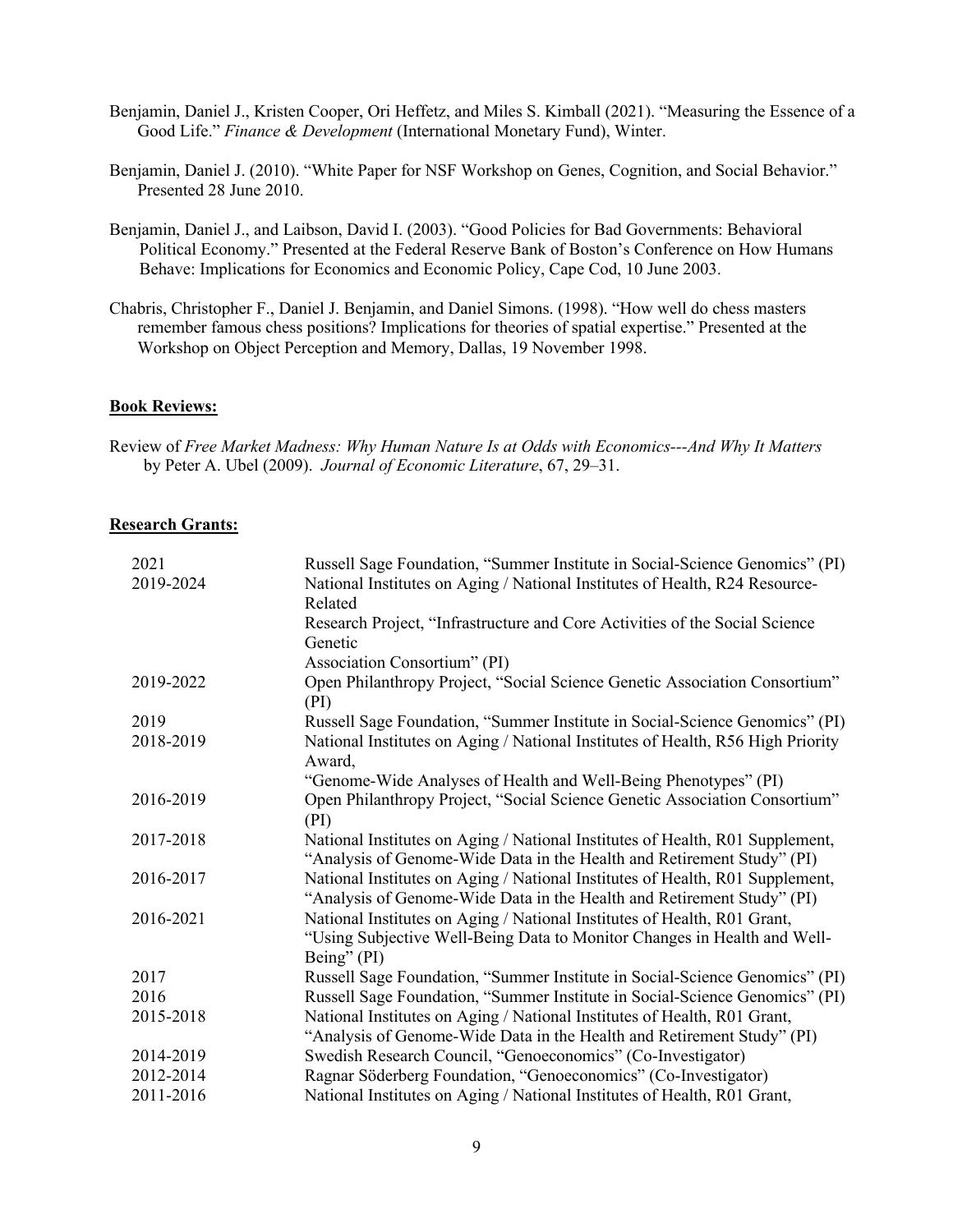|           | "Using the Dynamics of Happiness to Measure the Subjective Importance of             |
|-----------|--------------------------------------------------------------------------------------|
|           | Events" (Co-PI)                                                                      |
| 2011-2013 | National Institutes of Health Office of Behavioral and Social Sciences               |
|           | Research,                                                                            |
|           | Supplement to NSF EAGER Grant                                                        |
|           | "2 <sup>nd</sup> Workshop of the Social Science Genetic Association Consortium" (PI) |
| 2011-2013 | National Science Foundation, EAGER Grant, "Workshop for the Formation of a           |
|           | Social Science Genetic Association Consortium" (PI)                                  |
| 2010-2013 | National Institutes on Aging / National Institutes of Health, R21 Grant,             |
|           | "Measuring Preferences Needed to Guide Saving and Investing for Retirement"          |
|           | (PI)                                                                                 |
| 2008-2009 | Cornell Institute for Social Science Small Grant, "Testing the Two-Systems           |
|           | Theory of Anomalous Preferences" (PI)                                                |
| 2006-2009 | National Institutes of Health / National Institute on Aging,                         |
|           | Program Development Award, "Social Identity and Preferences"                         |
|           | (D. Wise, Program Director; D.J. Benjamin, Co-PI)                                    |
| 2006-2007 | National Institutes on Aging, Contract Grant, "Cognitive SNP Panel:                  |
|           | AGES Implementation" (V. Gudnason, PI; D.J. Benjamin, Consultant)                    |
| 2005-2006 | Harvard Law School's Program On Negotiation Next Generation Grant                    |
| 2005-2006 | Federal Reserve Bank of Boston Dissertation Grant for Behavioral Economic            |
|           | Research                                                                             |
| 2004-2009 | National Institute on Aging, P01, "Psychological Factors in Economic Lifecycle       |
|           | Decisions" (D. Wise, Program Director; D.I. Laibson, PI; D.J. Benjamin,              |
|           | Consultant)                                                                          |
| 2004-2005 | Kennedy School of Government Taubman Center Small Grant for research on              |
|           | state government (joint with J. Shapiro)                                             |
| 2003-2005 | Russell Sage Foundation Small Grant in Behavioral Economics (joint with J.           |
|           | Shapiro)                                                                             |
|           |                                                                                      |

## **Professional Service**

Board of Editors, *American Economic Review* (2017-) Associate Editor, *Review of Economics and Statistics* (2020-) Excellence in Refereeing Award, *American Economic Review* (2016) Guest Editor, *Proceedings of the National Academy of Sciences* (2015-) Guest Editor, *PloS Genetics* (2018-) Associate Editor, *Journal of the European Economic Association* (2009-2015) Excellence in Refereeing Award, *American Economic Review* (2012) Excellence in Refereeing Award, *Quarterly Journal of Economics* (2011) Becker Friedman Institute Working Group: Identity and Personality (2011-) Becker Friedman Institute Working Group: Early Childhood Interventions (2011-) Becker Friedman Institute Working Group: Youth Human Capital and Economic Development (2011-)

Founding Columnist, *Behavioral Scientist* Member, World Wellbeing Survey Panel (http://cep.lse.ac.uk/wwp/panel.asp) Catalyst, BITSS (Berkeley Initiative for Transparency in the Social Sciences)

Co-Founder and Co-Director, Social Science Genetic Association Consortium (www.thessgac.org) (2011-)

Director, USC CESR Behavioral and Health Genomics Center (2015-)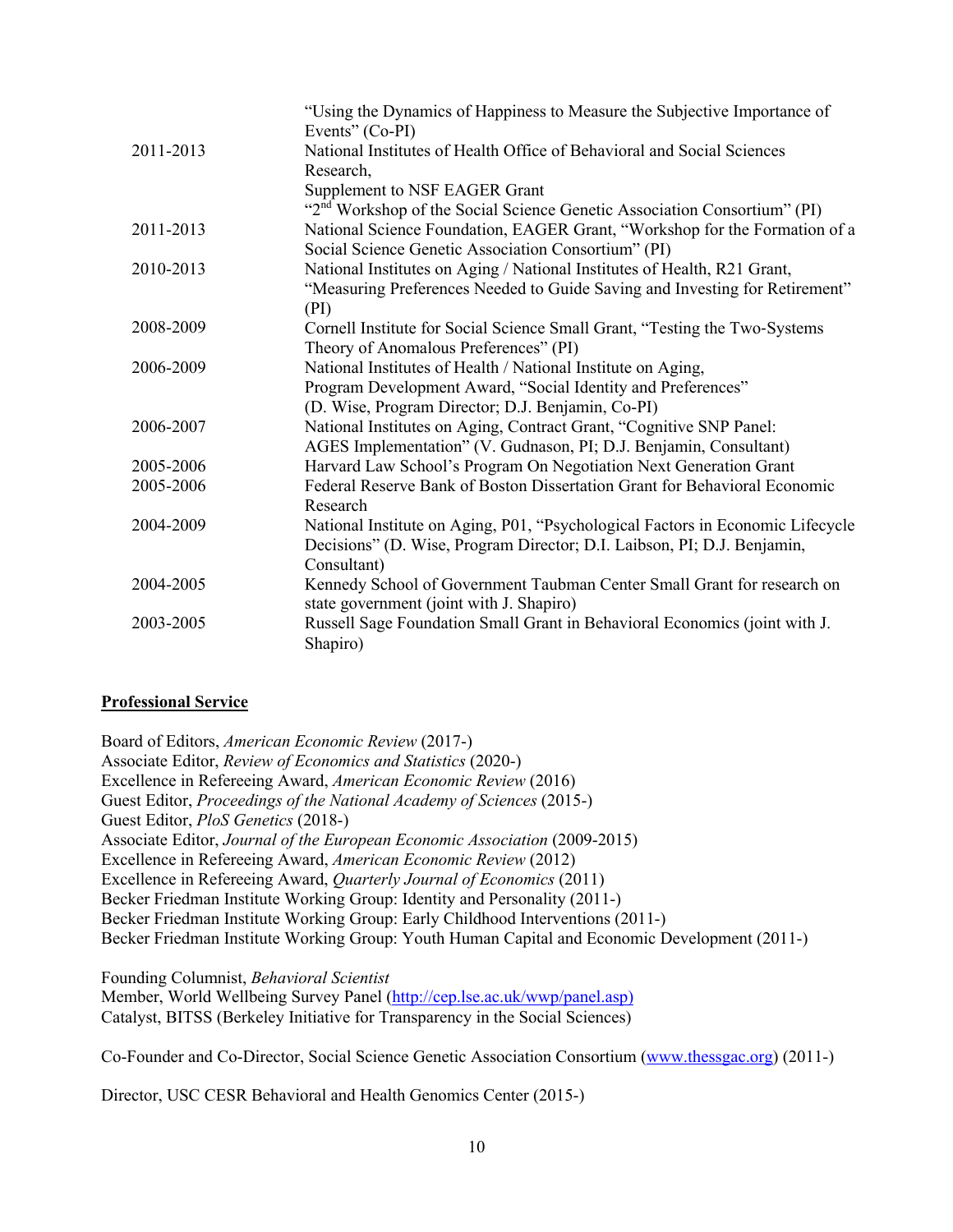Member, Hastings Center Working Group on Wrestling with Social/Behavioral Genomics: Risks, Potential Benefits and Ethical Responsibility (2019-) Member, Russell Sage Foundation Biology and Social Science Working Group (2015-2019) Member, Russell Sage Foundation Advisory Committee in Biology and Social Science (2015-2019)

### Journal Referee:

Economics: *Quarterly Journal of Economics, American Economic Review, Econometrica, Review of Economic Studies, Journal of Political Economy, American Economic Review: Insights, Journal of Economic Literature, Review of Economics and Statistics, Annual Reviews of Economics, American Economic Journal: Applied Economics, American Economic Journal: Policy, Journal of Public Economics, Developmental Review, Games and Economic Behavior, Economic Journal, Journal of the European Economic Association, Quantitative Economics, Economics Letters, Economic Inquiry, Journal of Human Resources, Scandinavian Journal of Economics, Journal of Institutional and Theoretical Economics, B.E. Journals in Economic Analysis & Policy, B.E. Journals in Theoretical Economics, Review of Environmental Economics and Policy*

General Science: *Science, Nature, Proceedings of the National Academy of Sciences, Nature Human Behaviour, Nature Communications*

Statistics: *Journal of the American Statistical Association, Journal of the Royal Statistical Society, The American Statistician*

Finance: *Review of Financial Studies, Journal of Financial Economics, Financial Analysts Journal*

Psychology: *Psychological Science Intelligence, Advances in Methods and Practices in Psychological Science, Developmental Review*

Medical: *Molecular Psychiatry, BMC Medical Research Methodology*

Philosophy: *Synthese*

Political Science: *Quarterly Journal of Political Science*

Computer Science: *Transactions on Economics and Computation*

Other: *Canadian Jewish Studies, Biodemography and Social Biology, Human Molecular Genetics, Management Science*

Book Referee: Cambridge University Press, Palgrave, Princeton University Press

Grant Reviewer: National Science Foundation, National Institutes of Health, Research Grants Council of Hong Kong, Singapore Ministry of Education, Templeton Foundation, Russell Sage Foundation, World Bank

Conference Organizer:

Co-Organizer, Workshop to Explore a Social Science Genetic Association Consortium: Feb 2011 (Boston, MA) Oct 2011 (Los Angeles, CA) May 2012 (Reykjavik, Iceland) June 2013 (Rotterdam, Netherlands)